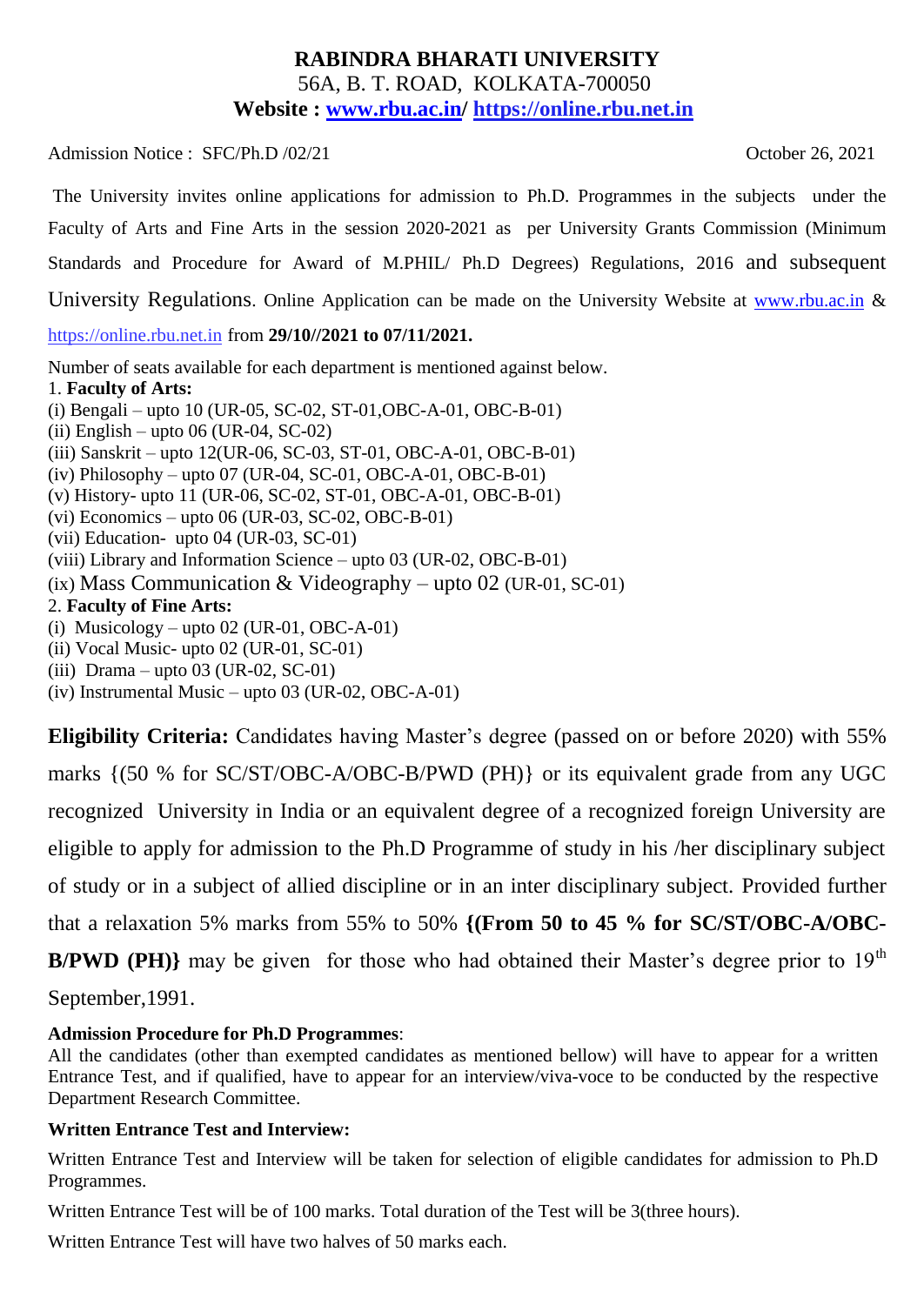**First half** will be common to all candidates belonging to Faculties of Arts, Fine Arts and Visual Arts.

This half will be based on Research Methodology. It will include 50 questions of one mark each in MCQ mode having for four options of answer - A,B,C & D. This half will be known as Common Research Aptitude Test.

**Second half** will be subject oriented. It will include Objective Type Questions (10 marks), Short Answer Type Questions (20 marks) and Essay writing on given topic or areas of interest of the candidate etc. {(within 300 words) (20 marks)}.

#### **Qualifying Marks:**

- **(i)** Each candidate will have to obtain 40% {(30 % for SC/ST/OBC-A/OBC-B/PWD (PH)} individually as qualifying marks in both halves ( **1 st half** and **2 nd half ) .**
- **(ii)** In order to qualify for the Interview, each candidate will be required to score at least 50% **{(45 % for SC/ST/OBC-A/OBC-B/PWD (PH)**} marks (marks of <sup>1st</sup> half and <sup>2nd</sup> half taken together after screening the qualifying marks of 40% {(30 % for SC/ST/OBC-A/OBC-B/PWD (PH)}individually in both halves  $(1<sup>st</sup>$  **half** and  $2<sup>nd</sup>$  **half**) out of 100 marks.

**Exemption from appearing the Written Entrance Test :** The candidates who have qualified NET / SET / GATE or Teacher Fellowship Holder or have passed M.Phil programme, will be exempted from appearing in the written Entrance Test to be conducted by the University. Such candidates will have to appear in the viva-voce/interview only.

#### **Interview:**

Each and every qualified candidate in Written Entrance Test and the candidates who have qualified/cleared M.Phil as per UGC Regulations, 2009 /NET / SET / GATE or Teacher Fellowship Holder will be required to appear in Interview of 100 marks. The Interview will be conducted by the respective Department Research Committee.

In the viva-voce/interview for admission to Ph.D programmes, qualifying marks will be 50% {(45% for SC, ST, OBC-A, OBC-B& PWD (PH)}.

**Merit list of the candidates will be prepared on the basis of a weightage of 70% to the entrance test(CET) and 30% to the performance in the viva-voce/Interview. For exempted candidates weightage of 100% to the performance in the viva-voce/Interview will be given to prepared the merit list.**

In the case of candidates obtaining same marks in the Admission test (written & interview both in together) for admission to Ph.D programmes, the merit will be determined by firstly counting the academic score obtained in the Master's Degree; if not settled, then by counting the academic score obtained in the Bachelor's Degree and so on, down the career up to madhyamik or its equivalent level.

#### **Reservation of Seats**

Reservation of seats for the reserved categories of ST/SC/OBC-A/OBC-B/PWD will be as per the West Bengal Higher Educational Institutions (Reservation in Admission) Rules, 2013. **Reserved category candidate whose Reservation Certificate issued by the Competent authority, Gov. of West Bengal only will be treated as reserved category.** 

#### **Course fees**

1. **Course Fees to be paid at the time of admission: a)Internal Students :** Rs.7000/- + additional Bank Charge  **b)External Students:** Rs.7100/- + additional Bank Charge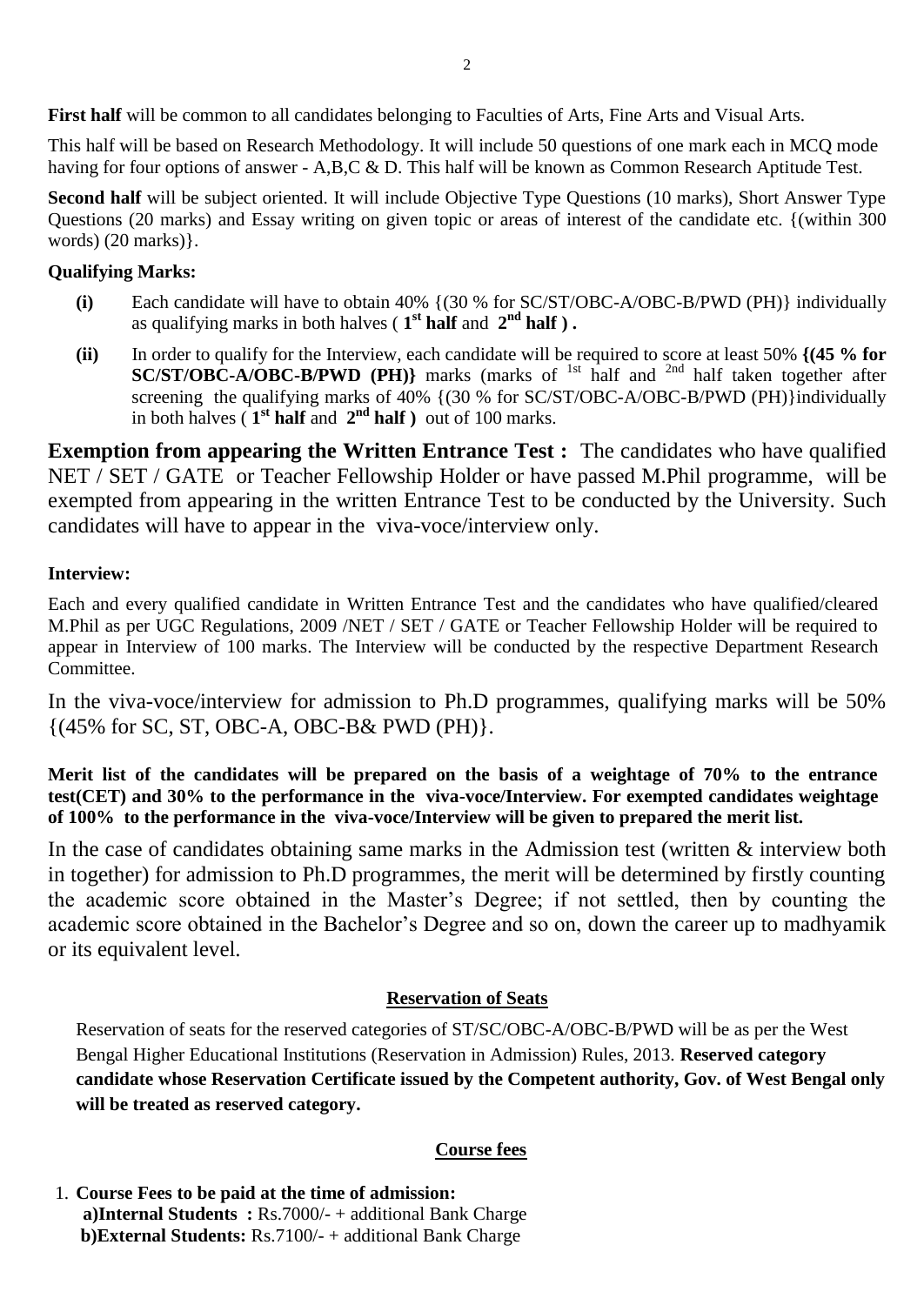#### **General Instructions and Information to the Applicants :**

- 1. No student will participate in, abet or propagate ragging in the University campus and hostels as per order of the Honorable Supreme Court.
- 2. **Candidates already in employment must apply through proper channel**.
- 3. Candidates admitted elsewhere in any degree course must submit certificate or any other relevant document showing cancellation from the said degree course at the time of admission. Failing which, his/her candidature will be treated as cancelled.
- 4. No candidate will be allowed for admission to two or more concurrent degree courses in the same University (regular/external) in the same calendar year.
- 5. Candidates interested in admission will be required to collect all information regarding interview/test and admission dates in this regard from the University Website: www.rbu.ac.in.
- 6. Admission of a candidate will be cancelled if any information given by him/her is found to be wrong or suppressed.
- 7. Submission of application Forms for admission does not imply any right to admission and selection for admission does not assure accommodation in University Hostels.
- 8. The list of the Candidates selected for interview/written test /admission will generally be treated as cancelled as soon as the corresponding last date is over.
- 9. Candidates are allowed to apply for one subject only.
- 10. Duly filled-in downloaded application form should be signed by the candidate and his/her parent/guardian at the given spaces of the form.
- 11. The duly filled-in application form along with self-attested copies of all mark sheets, certificates and other relevant documents and copy of Bank payment receipt, has to be retained by the candidate.
- 12. **The applicant is not required to submit the hard copy of duly filled-in downloaded Application Form to the University.** However, the hard copy of duly filled-in downloaded Application Form along with self-attested copies of all mark sheets, certificates and other relevant documents and copy of payment receipt will be required only at the later stage if the candidate is provisionally selected for admission.
- **13.** In case of any disputes, the decision of the University will be final and binding to all concerned.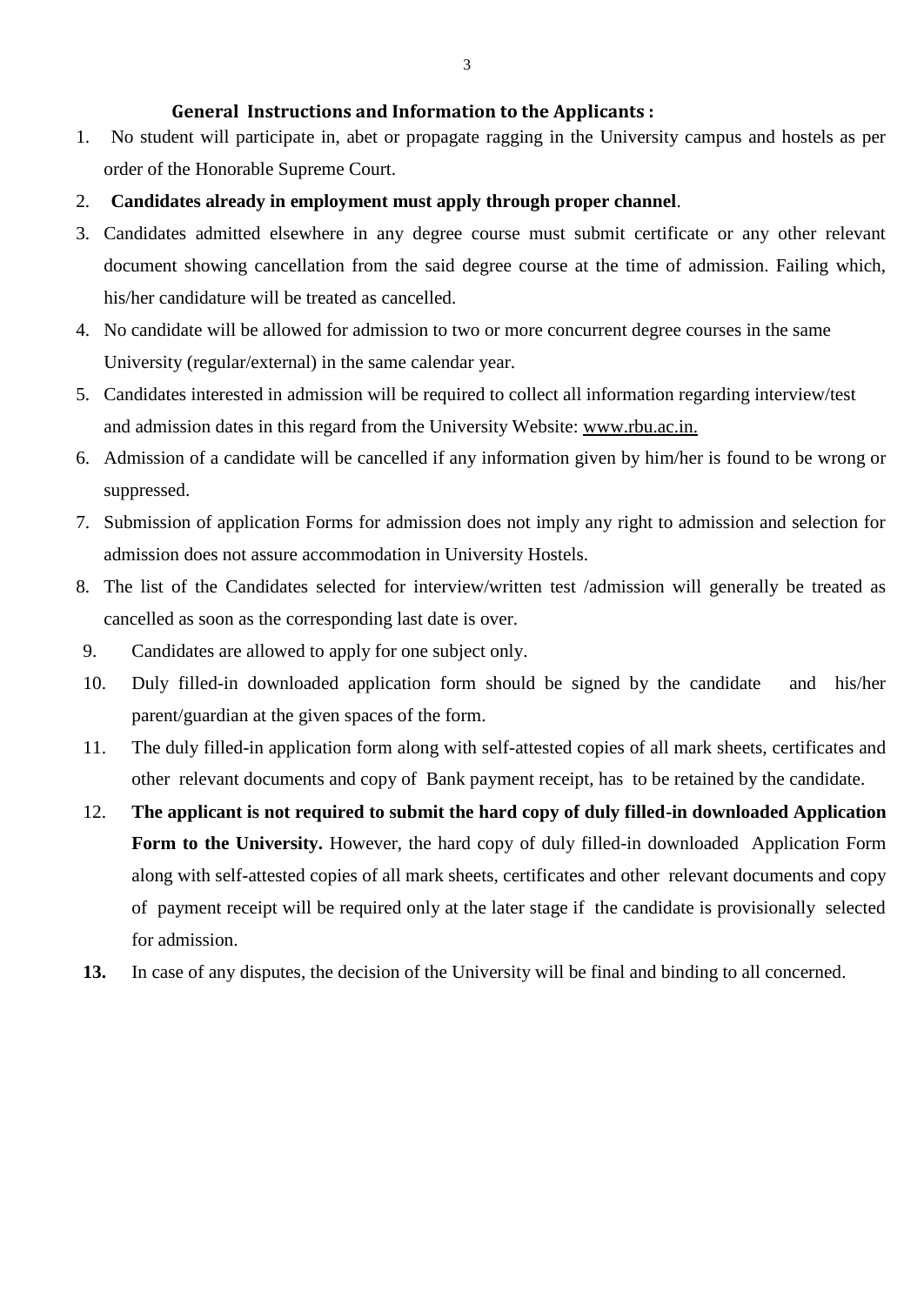### **Subject wise list of the available Supervisors with their area of specializations for the session 2020-2021:**

## **1. Faculty of Arts**

**(i) Bengali :**

|                  | Specialization areas of the Supervisors of the Department |                                                     |  |
|------------------|-----------------------------------------------------------|-----------------------------------------------------|--|
| SI.              | <b>Name and Designation</b>                               | <b>Areas of Specialization</b>                      |  |
| No.              |                                                           |                                                     |  |
| 1.               | Prof. Srabani Pal                                         | Tegore Literature / Novel and Short Story / Women's |  |
|                  | Professor                                                 | Writing                                             |  |
| 2.               | Prof. Munmun Gongopadhyay                                 | Mediaval Bengali Literature / Tagore Literature     |  |
|                  | Professor                                                 |                                                     |  |
| 3.               | Prof. Jyotsna Chattopadhyay                               | Mediaval Bengali Literature / Modern Bengali        |  |
|                  | Professor                                                 | Poetry / Comparative Literature                     |  |
| $\overline{4}$ . | Prof. Bikash Kanti Middya                                 | Falklore / Modern Bengali Fiction and Short Story   |  |
|                  | Professor                                                 |                                                     |  |
| 5.               | Prof. Debolina Seth                                       | Modern Bengali Literature / Fiction / Women Study   |  |
|                  | Professor                                                 |                                                     |  |
| 6.               | Prof. Suranjan Midday                                     | Modern Bengali Literature / drama                   |  |
|                  | Professor                                                 |                                                     |  |
| 7.               | Dr. Narayan Halder                                        | Linguistics / Stylistics / Folklore / Drama         |  |
|                  | <b>Assistant Professor</b>                                |                                                     |  |
| 8.               | Dr. Pratyush Kumar Rit                                    | Tegore Literature / Tagore family / Fiction         |  |
|                  | <b>Assistant Professor</b>                                |                                                     |  |

### **(ii) English :**

| Specialization areas of the Supervisors of the Department |                             |                                                         |
|-----------------------------------------------------------|-----------------------------|---------------------------------------------------------|
| SI.                                                       | <b>Name and Designation</b> | <b>Areas of Specialization</b>                          |
| No.                                                       |                             |                                                         |
| $\mathbf{1}$ .                                            | Prof. Soma Banerjee         | Shakespeare, Latin, American Literature, Australian     |
|                                                           | Professor                   | Literature                                              |
| 2.                                                        | Dr. Jayeeta Ray             | i) Feministic Nritings, ii) Indian writers writing in   |
|                                                           | <b>Assistant Professor</b>  | English, iii) Popular Fiction                           |
| 3.                                                        | Dr. Arindam Mridha          | Dalit Literature, Australian Literature, Indian         |
|                                                           | <b>Assistant Professor</b>  | Literature,                                             |
| 4.                                                        | Dr. Pinky Isha              | Late 19 <sup>th</sup> Cen. British and American Fiction |
|                                                           | <b>Assistant Professor</b>  |                                                         |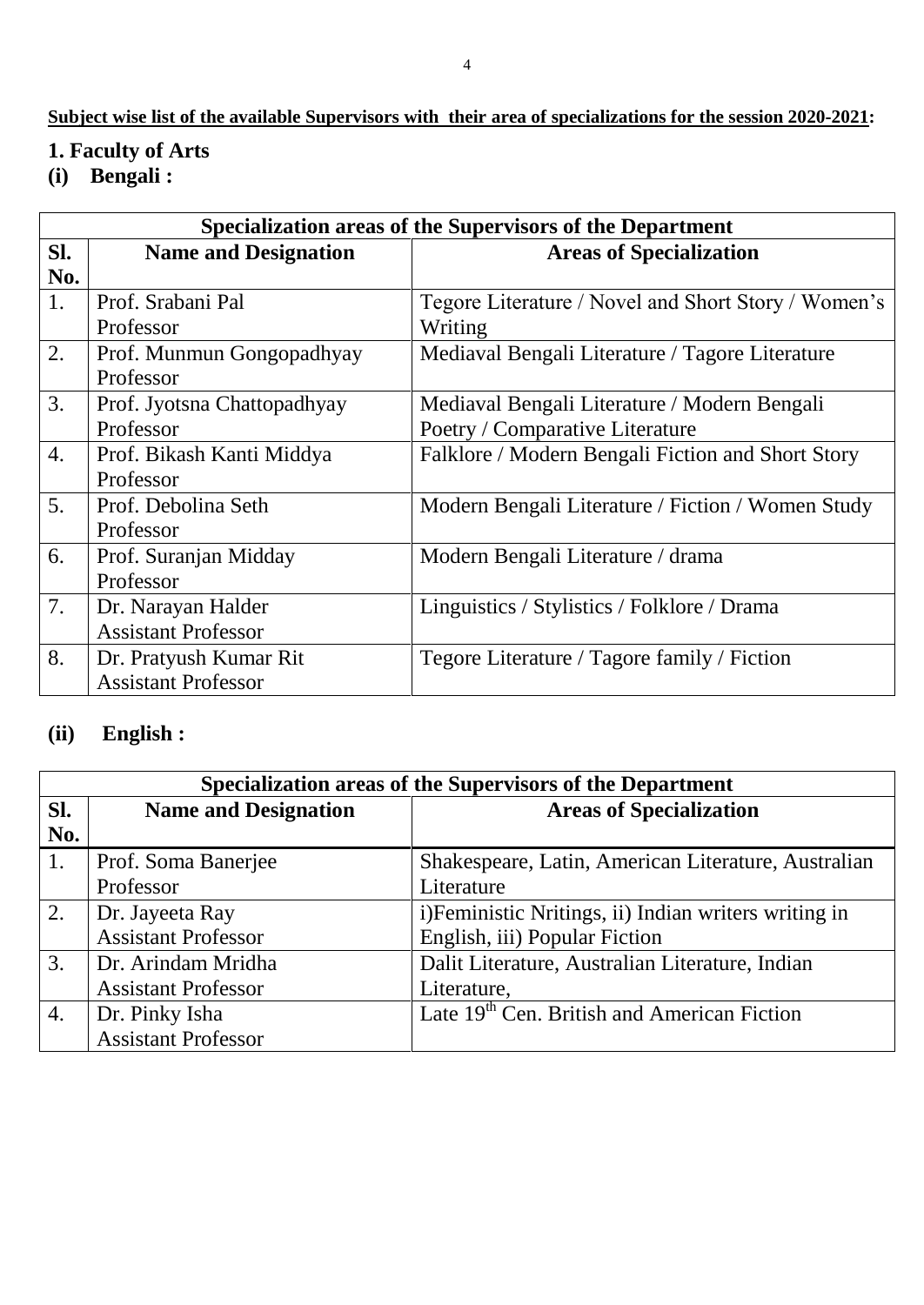|                  | Specialization areas of the Supervisors of the Department |                                                        |  |
|------------------|-----------------------------------------------------------|--------------------------------------------------------|--|
| SI.              | <b>Name and Designation</b>                               | <b>Areas of Specialization</b>                         |  |
| No.              |                                                           |                                                        |  |
| 1.               | Prof. Susnata Das                                         | History of Modern India / Modern Bengali/ Political-   |  |
|                  | Professor                                                 | Social-Cultural History                                |  |
| 2.               | Prof. Hitendra Kumar Patel                                | Border area people history in post colonial Phase,     |  |
|                  | Professor                                                 | History of struggle of forcibly displaced people after |  |
|                  |                                                           | partition, Social and Political Study of communities,  |  |
|                  |                                                           | <b>History and Literature</b>                          |  |
| 3.               | Prof. Anuradha Kayal                                      | History of Science, Technology and Medicine,           |  |
|                  | Professor                                                 | Labour History, Political and Contemporary history     |  |
|                  |                                                           | of Modern India                                        |  |
| $\overline{4}$ . | Prof. Sahara Ahmed                                        | Environmental History of Modern India, History of      |  |
|                  | Professor                                                 | Science, Medicine and Technology, Socio Cultural       |  |
|                  |                                                           | History of Modern India, Diaspora Studies              |  |
| 5.               | Dr. Ajanta Biswas                                         | Women's Studies, Popular culture, Socio-Political      |  |
|                  | <b>Assistant Professor</b>                                | History of Bengal, History of Science and Medicine.    |  |

# **(iv) Sanskrit :**

|     | Specialization areas of the Supervisors of the Department |                                   |  |
|-----|-----------------------------------------------------------|-----------------------------------|--|
| SI. | <b>Name and Designation</b>                               | <b>Areas of Specialization</b>    |  |
| No. |                                                           |                                   |  |
| 1.  | Prof. Tarak Nath Adhikari                                 | Vedic Studies & Manuscriptology   |  |
|     | Professor                                                 |                                   |  |
| 2.  | Prof. Gopal Chandra Misra                                 | Literature and Literary criticism |  |
|     | Professor                                                 |                                   |  |
| 3.  | Dr. Krishna Kali Bhattacharya                             | Vedic Studies & Manuscriptology   |  |
|     | <b>Assistant Professor</b>                                |                                   |  |
| 4.  | Prof. Parboty Chakraborty                                 | Grammar & Linguistics             |  |
|     | Professor                                                 |                                   |  |
| 5.  | Prof. Indira Chatterjee                                   | Literature                        |  |
|     | Professor                                                 |                                   |  |
| 6.  | Prof. Bhaskar Nath Bhattacharya                           | Vedic Studies & Indian Philosophy |  |
|     | Professor                                                 |                                   |  |
| 7.  | Prof. Soma Basu                                           | Vedic Studies & Dharmasastra      |  |
|     | Professor                                                 |                                   |  |
| 8.  | Prof. Amal kumar Mondal                                   | <b>Indian Philosophy</b>          |  |
|     | Professor                                                 |                                   |  |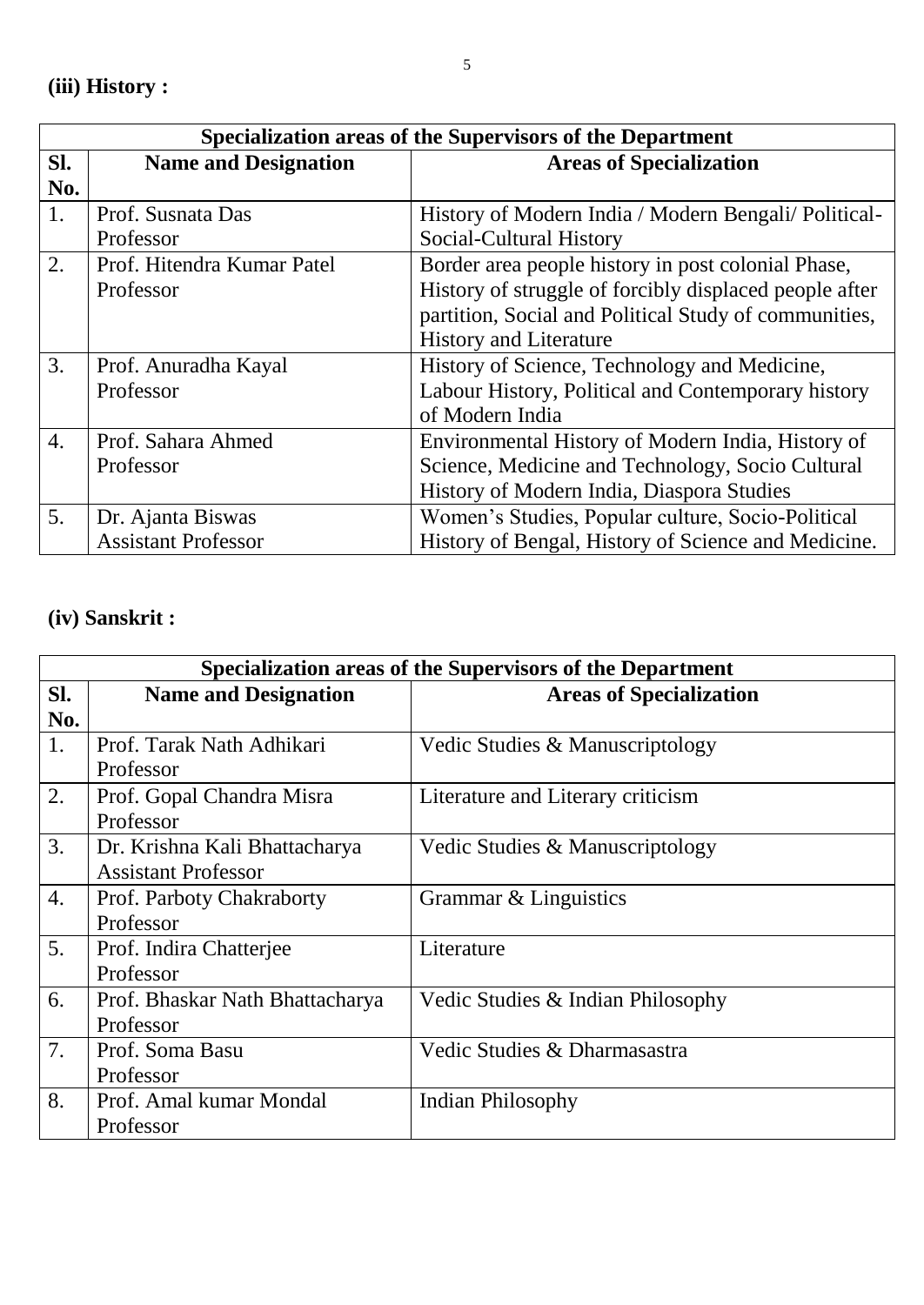|            | Specialization areas of the Supervisors of the Department |                                                                                  |  |
|------------|-----------------------------------------------------------|----------------------------------------------------------------------------------|--|
| SI.<br>No. | <b>Name and Designation</b>                               | <b>Areas of Specialization</b>                                                   |  |
| 1.         | Prof. Nirmalya Narayan<br>Chakraborty<br>Professor        | Analytic Philosophy of Language                                                  |  |
| 2.         | Prof. Sarbani Banerjee<br>Professor                       | Indian Philosophy                                                                |  |
| 3.         | Dr. Pritha Ghosh Sen<br><b>Assistant Professor</b>        | Aesthetics, Philosophy of Rabindranath Tagore,<br>Psychology feminist Philosophy |  |
| 4.         | Dr. Sonreng Koireng<br><b>Assistant Professor</b>         | Ethics, Social and Political Philosophy                                          |  |
| 5.         | Dr. Mousumi Das<br><b>Assistant Professor</b>             | Ethics, Social and Political Philosophy, Feminism                                |  |

## **(vi) Economics :**

| Specialization areas of the Supervisors of the Department |                             |                                            |
|-----------------------------------------------------------|-----------------------------|--------------------------------------------|
| SI.                                                       | <b>Name and Designation</b> | <b>Areas of Specialization</b>             |
| No.                                                       |                             |                                            |
| 1.                                                        | Prof. Prankrishna Pal       | Applied Econometrics, Energy Economics,    |
|                                                           | Professor                   | <b>Development Economics</b>               |
| 2.                                                        | Prof. Swati Ghosh           | Labour, Migration, Social Sector, Gender & |
|                                                           | Professor                   | Development                                |
| 3.                                                        | Dr. Debolina Saha           | Environmental and Resource Economics,      |
|                                                           | <b>Assistant Professor</b>  | <b>Development Economics</b>               |

## **(vii) Education:**

| Specialization areas of the Supervisors of the Department |                             |                                                      |
|-----------------------------------------------------------|-----------------------------|------------------------------------------------------|
| SI.                                                       | <b>Name and Designation</b> | <b>Areas of Specialization</b>                       |
| No.                                                       |                             |                                                      |
|                                                           | Prof. Bharati Banerjee      | Educational Psychology, Special Education, Inclusive |
|                                                           | Professor                   | <b>Education, Child Development</b>                  |
| 2.                                                        | Dr. Sunil Kumar Baskey      | Teacher education / Tribal Education                 |
|                                                           | <b>Assistant Professor</b>  |                                                      |

## **(viii) Library & Information Science:**

| Specialization areas of the Supervisors of the Department |                             |                                                    |
|-----------------------------------------------------------|-----------------------------|----------------------------------------------------|
| SI.                                                       | <b>Name and Designation</b> | <b>Areas of Specialization</b>                     |
| No.                                                       |                             |                                                    |
|                                                           | Dr. Sudip Ranjan Hatua      | Knowledge Organization, Information Retrieval, ICT |
|                                                           | <b>Assistant Professor</b>  | Application in Library & Information Science       |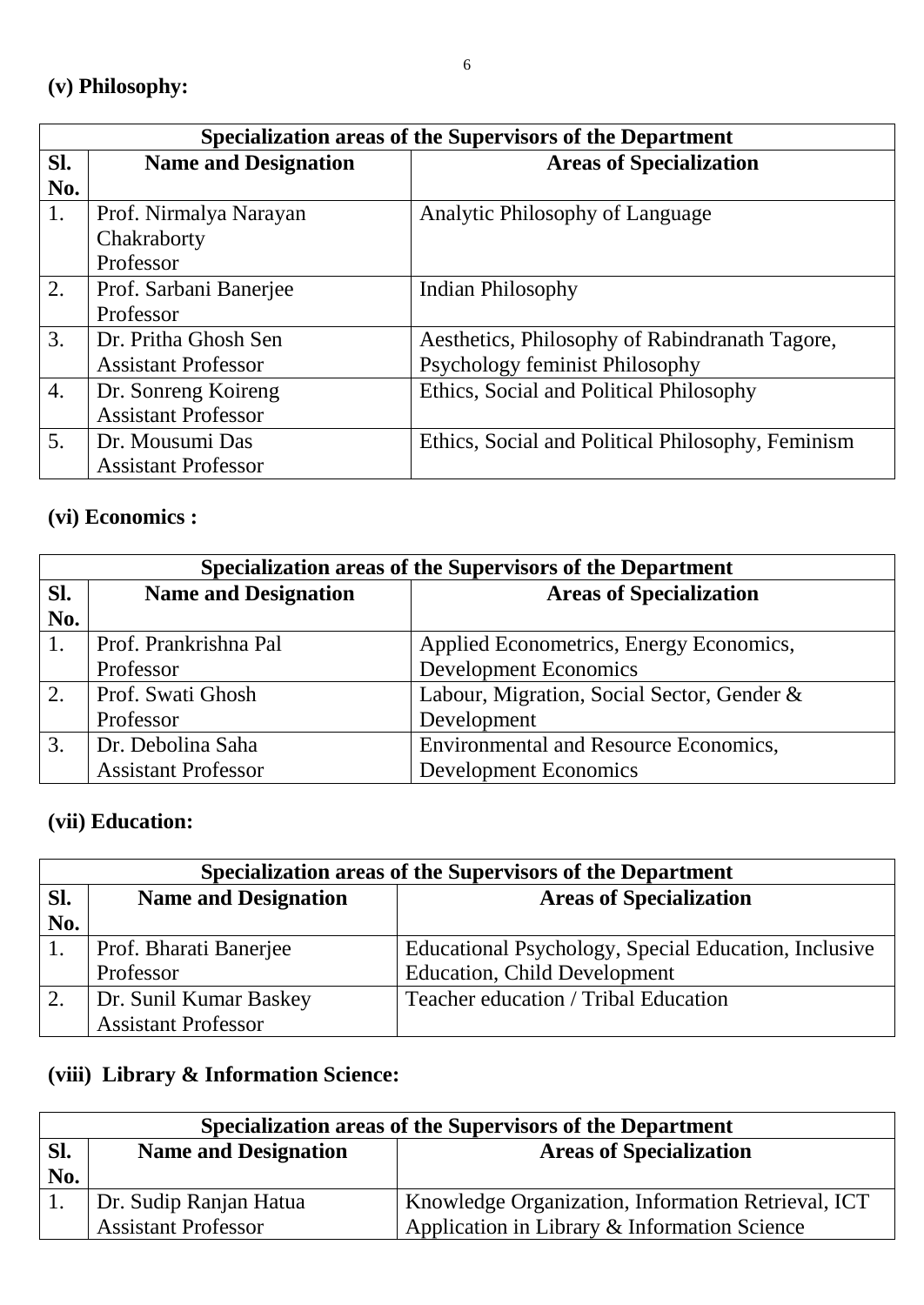# **(ix) Mass Communication & Videography:**

| Specialization areas of the Supervisors of the Department |                             |                                          |
|-----------------------------------------------------------|-----------------------------|------------------------------------------|
| SI.                                                       | <b>Name and Designation</b> | <b>Areas of Specialization</b>           |
| No.                                                       |                             |                                          |
|                                                           | Dr. Debjyoti Chanda         | International Communication; Development |
|                                                           | <b>Assistant Professor</b>  | Communication                            |

# **2. Faculty of Fine Arts:**

### **(i) Drama :**

| Specialization areas of the Supervisors of the Department |                             |                                  |
|-----------------------------------------------------------|-----------------------------|----------------------------------|
| Sl.                                                       | <b>Name and Designation</b> | <b>Areas of Specialization</b>   |
| No.                                                       |                             |                                  |
|                                                           | Dr. Subhashis Halder        | Drama: Text, Production & Design |
|                                                           | <b>Associate Professor</b>  |                                  |

### (ii) **Vocal Music**:

|     | Specialization areas of the Supervisors of the Department |                                                  |  |
|-----|-----------------------------------------------------------|--------------------------------------------------|--|
| Sl. | <b>Name and Designation</b>                               | <b>Areas of Specialization</b>                   |  |
| No. |                                                           |                                                  |  |
|     | Dr. Kankana Mitra                                         | Dhrupad, Kheyal, Kirtan, Folk Song, Bengali Song |  |
|     | <b>Assistant Professor</b>                                |                                                  |  |
| 2.  | Dr. Nupur Ganguly                                         | Dhrupad, Kheyal, Kirtan, Folk Song, Bengali Song |  |
|     | <b>Assistant Professor</b>                                |                                                  |  |
| 3.  | Dr. Rita Saha                                             | Dhrupad, Kheyal, Kirtan, Folk Song, Bengali Song |  |
|     | <b>Assistant Professor</b>                                |                                                  |  |

# (iii) **Musicology**:

| Specialization areas of the Supervisors of the Department |                             |                                                      |
|-----------------------------------------------------------|-----------------------------|------------------------------------------------------|
| SI.                                                       | <b>Name and Designation</b> | <b>Areas of Specialization</b>                       |
| No.                                                       |                             |                                                      |
|                                                           | Dr. Bisakha Goswami         | Indian Musicology, Textual Tradition of Music in     |
|                                                           | <b>Assistant Professor</b>  | India, Tagore and Institutional Music in South Asia, |
|                                                           |                             | Ethnomusicology.                                     |
| 2.                                                        | Dr. Manika Ray kundu        | Folk Songs of Bengali, Bengali Songs.                |
|                                                           | <b>Assistant Professor</b>  |                                                      |